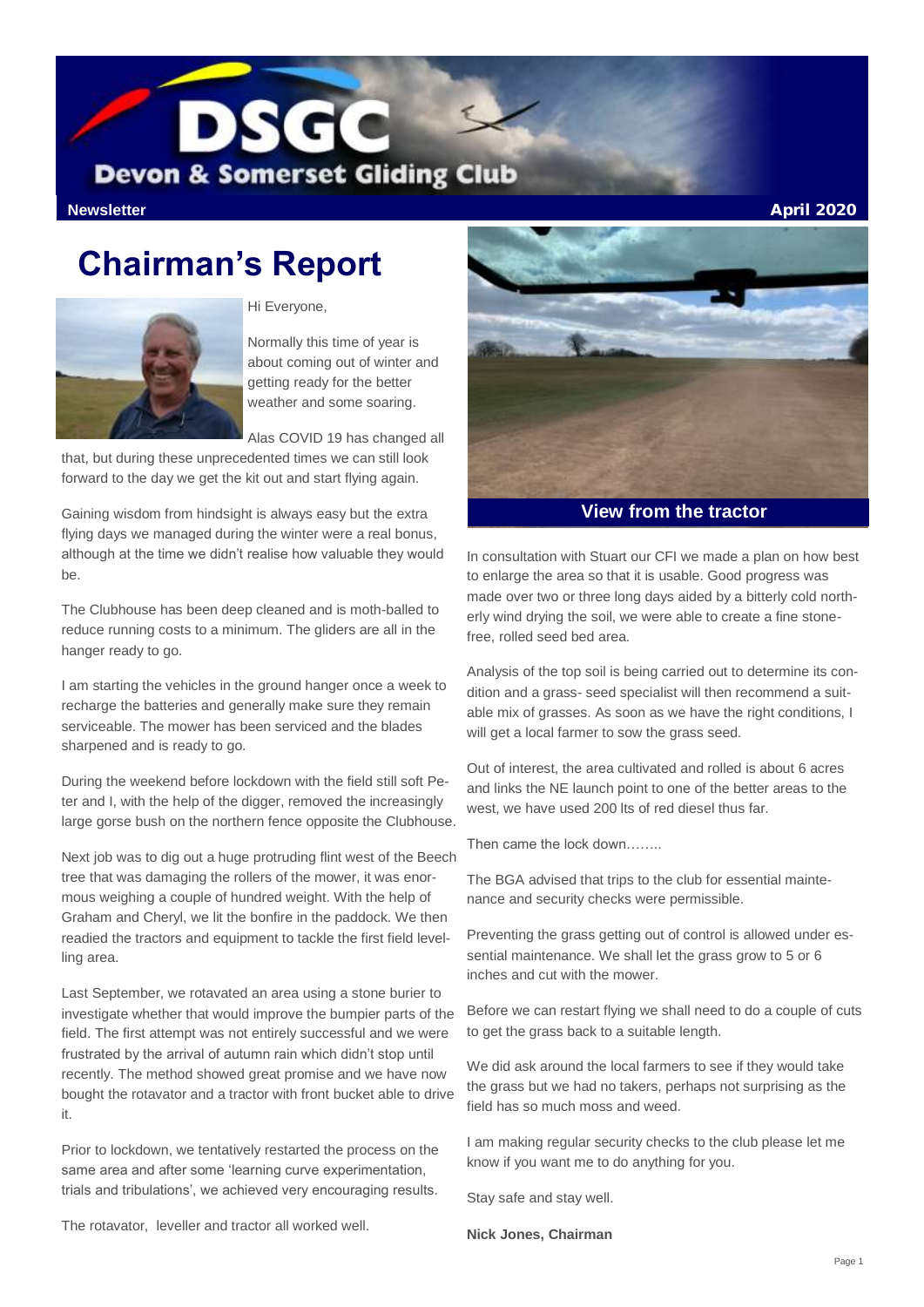

# Juniors

Early in March, Junior Team leader Charlie Stuckey organized a Trailer wash day to raise funds for the Ian Beckett Fund.

The Fund supports the Juniors Expedition to the Long Mynd which is planned for the half-term holiday in October.

Unfortunately the trailers were very dirty and took longer than expected, and then the sun came out and the Juniors were needed to run the airfield……..

It is hoped to organize another day when restrictions are lifted.



**Juniors Trailer Washing**

## **CFI's Matters**



The Club is already looking at how we can use our excellent resources, that we have at North Hill, to best effect once we are out of 'lockdown' - various ideas are under discussion including 7 day a week flying to make use of the current 'non standard' flying days of the week in and amongst re-aligning Course weeks to catch up on those weeks already 'lost' and likely to be lost from this year's schedule.

As we are not able to fly for the time being perhaps we can instead look forward to when we can, as part of which I know that many of you have 'dusted off' theory and practical knowledge books to remind, refresh and learn.

Also as you may be aware the BGA is running various webinars and of course the BGA website itself has a wide library of resources available to all.

In particular I can recommend the Radio Telephony Operator's Licence for Glider Pilots course which is available from the BGA.

And the Met Office's latest 'Learn about Weather' course is presently available - the course is now several weeks in but can be accessed and sessions 'caught up' easily.

Whilst the present situation is clearly frustrating for us glider pilots, particularly when the sun is shining, we can all play our part by 'staying at home unless travel is essential' and using that time to good effect in planning to be the best we can be when we do get back into the skies above and around North Hill

**Stuart Procter CFI**

### **BGA Webinars**

The BGA are running a series of webinars on various topics. You can register to see them live and take part, or watch the recording later.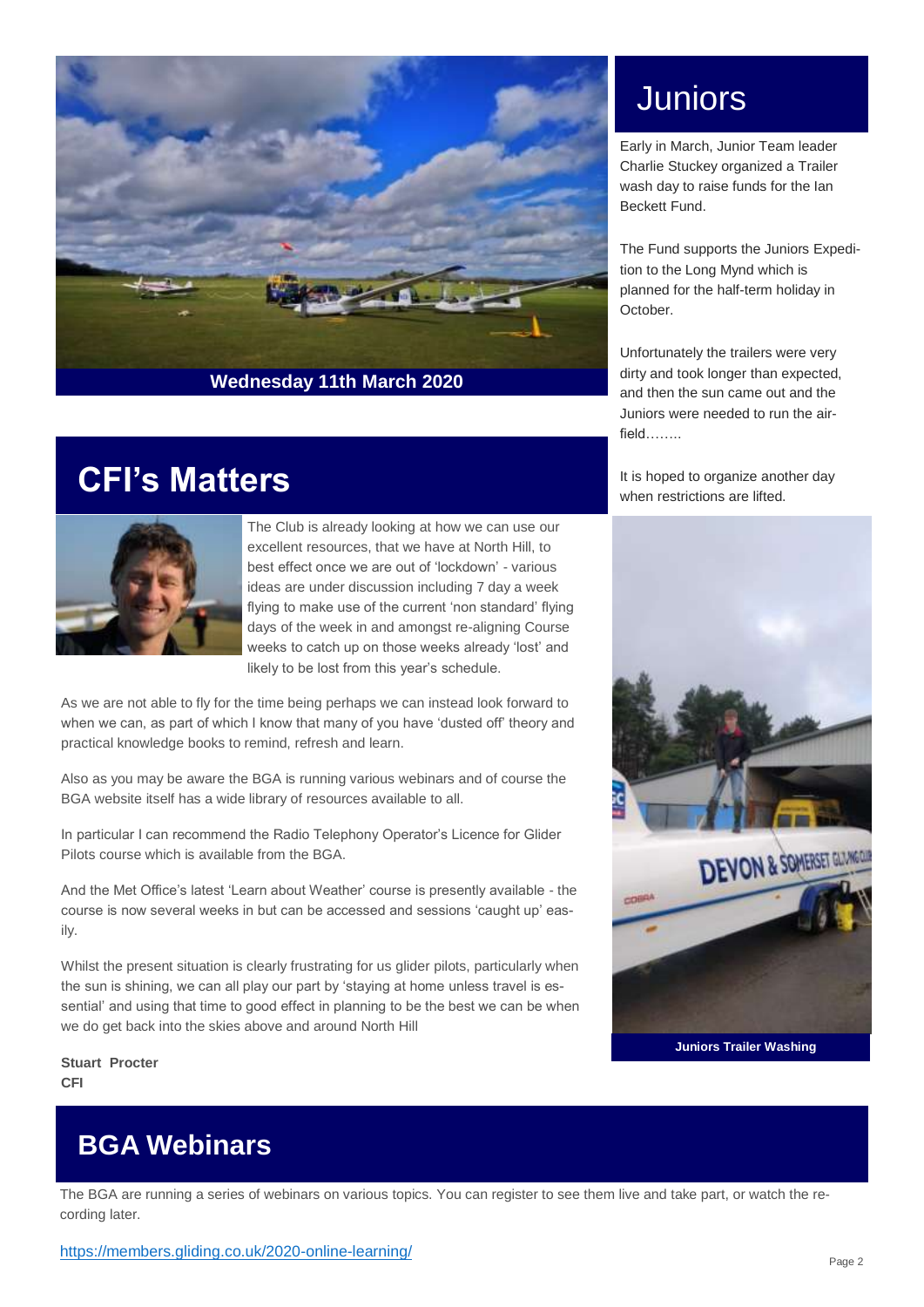# **Treasurer's Finances**



Very soon after the UK government issued social distancing

guidelines, most gliding clubs restricted their flying activities or shut down. All have now closed and many of the Treasurers have been voicing worries about their club's financial survival. Small clubs depend heavily on trial lessons and courses, many clubs pay rent for their field or have employees that theymust continue paying. One club even said they were facing a serious cash flow problem having just purchased a new aircraft. All clubs, including DSGC, are concerned how the pandemic will affect UK gliding as restrictions start being removed.

Our club finances were in good shape when we shut down, so we're not facing an immediate problem. We own our property, we have no significant debt nor ongoing employee costs and we've taken steps to cut our overhead expenses to the minimum. But we are looking at a big revenue shortfall this year from reduced flying fees, reduced individual and group trial lesson sales and courses that we're having to cancel.

Some members have already questioned if the club will rebate membership subs, or discount subs next year, reflecting the time no one is allowed to fly. I can only say that the Committee has not discussed this, but as Treasurer I don't feel this would be a prudent move. Our membership subs almost, but don't quite, cover our overhead costs (minimum insurance premiums, BGA fees, professional fees, various licenses and other

fixed charges). Once flying resumes, we need that income to cover ongoing maintenance, fuel costs and field/premises repairs.

I encourage all our members to keep their accounts in credit. Many of you will be seeing some big charges for membership subs, trailer parking fees and electricity use over the past six months. And with travel restrictions in place, we're asking you to use bank transfers: The club's Sort Code is 30-94-36 and the Account Number is 01906348.

All of us miss participating in this sport we love. We hope the shutdown will be as short as possible and we'll be back flying as soon as possible.

**Tom Sides Treasurer**

## **Safety Corner**



fairly safely lately, but we should not become complacent when we return to flying. That will be the time when the brain has not awoken and something unexpected occurs and then it all starts going wrong - beware lack of recency. It will occur similarly after HMG allows us out on the roads again.

Most of the Club's incidents occur during the touchdown stage of the flight, rounding out too high, too low, too fast, too slow. This starts from not getting the circuit and approach correct. If you feel that you are not getting this correct ask an instructor to go through the ground brief again and go and practice with your instructor. Don't feel embarrassed, it's better to get it right.

Nationally we are not doing too bad, but it is interesting to see what mistakes others are making and learn from it. S&G has a list of the latest accidents near the back - always a good read. BGA publishes an Annual Review, the 2019 edition can be found at:

[https://members.gliding.co.uk/library/](https://members.gliding.co.uk/library/safety/2019-accident-review/) [safety/2019-accident-review/](https://members.gliding.co.uk/library/safety/2019-accident-review/)

The current trend is aerotow upsets, there seems to be an endless number of reasons for these but it all ends up with the glider not being behind the tug, and this usually tips he tug nose down, which requires several hundred feet to recover from. If early in the tow, recovery is impossible for the tug pilot, the glider pilot normally gets away with it. Please look after your Tuggie.

**Pete Harmer Safety**

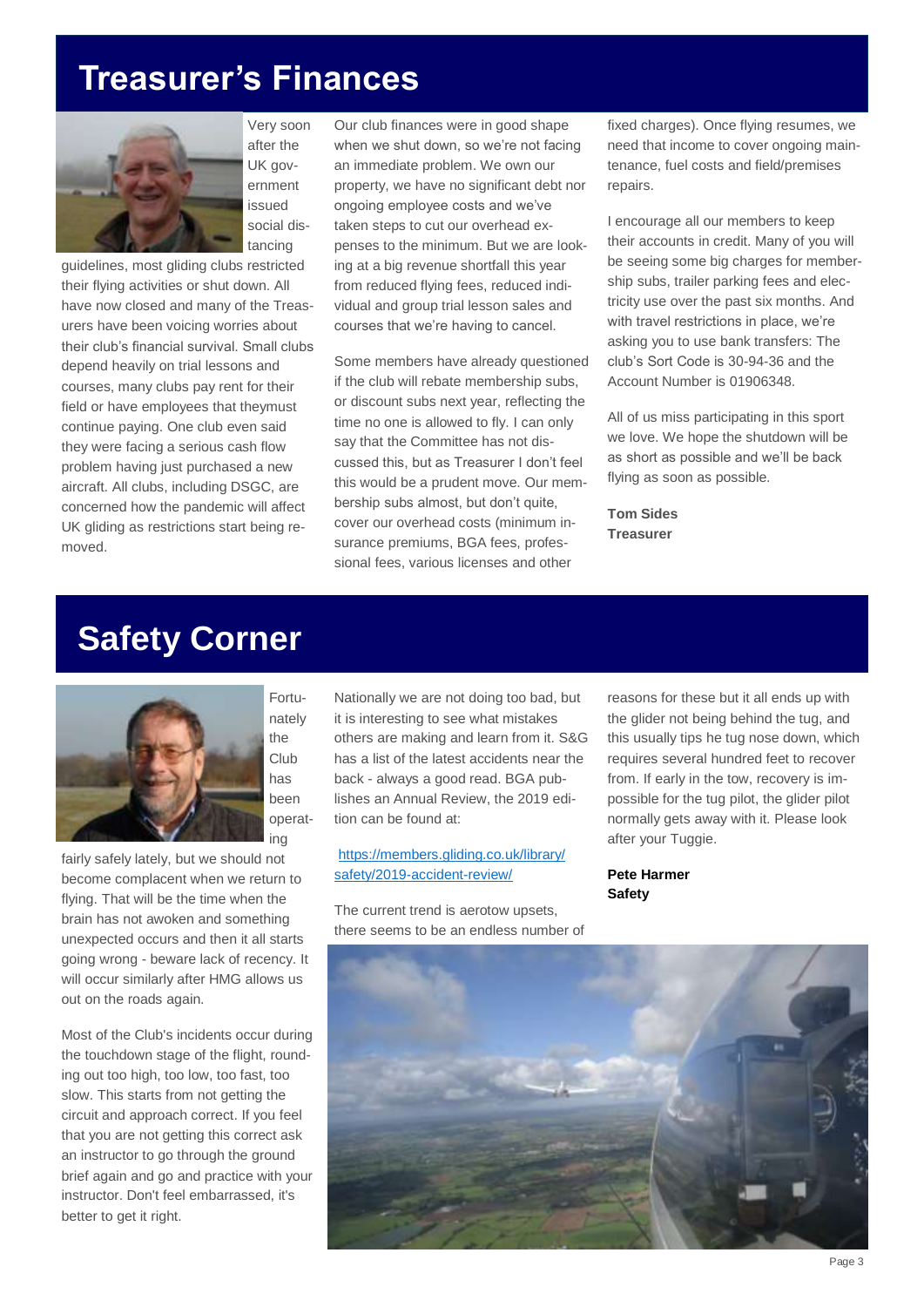### **Glider Maintenance SDMP, ARCS and all that….**



As you can imagine, being a BGA inspector, I have become somewhat intimately involved with all of this. This brief article is intended to let you all know what owners are supposed to be aware of with regard to the paperwork that has

to be in place before you can even fly your glider. As a disclaimer, this is my own interpretation of the rules and is correct as at time of publication. The definitive source is the BGA. There is a lot of info on the BGA web site—please see links Most of it is, I am afraid, a cure for insomnia but do try and battle through and read it.

Let's get one thing straight first. You as an owner are responsible for the paperwork, no one else. I'll repeat that. **YOU AS THE OWNER ARE RESPONSIBLE, NO ONE ELSE.** If you are in a syndicate then get together and elect, press gang or otherwise get one member to be responsible for the paperwork and its upkeep. A BGA inspector is NOT responsible for your paperwork. He can guide and advise but that's all.

Recently all UK gliders have had to swop to having an SDMP, a self-declared maintenance programme which as owners you have all had to do and as a part of that also had to transfer all data to the new style BGA log book. Again you can ask an inspector for advice and he may well have to insist items are included/deleted for the SDMP to be acceptable. This has been done by EASA as an initiative to decrease the amount of bureaucracy for general aviation. We''ll see. The old joke about if the weight of the paperwork exceeds or is the same as the weight of the aircraft, then it's ready to fly is not quite with us yet.

When it comes to the annual inspection and ARC (airworthiness review certificate) re-issue, this is two separate exercises. This procedure was foisted on us a the time of the transition to EASA regulations in 2007-2008. It seems rather complex but we have to live with it.

The annual inspection remains much the same as it was except now we have a specific SDMP to follow rather than a general one. The glider is inspected mechanically and electrically for faults, wear etc. and noted/repaired/replaced/corrected as necessary. Once this has all been done to the inspector's satisfaction, the SDMP can be signed and another inspection listed as due in twelve month's time. Recently there has been another change. You can anticipate the issue of the ARC by three months BUT the annual inspection can no longer be anticipated. So if you do it earlier than it was last year, the annual inspection date is this earlier date. So whatever date you do it on, it's due in twelve months from then.

Now step forward an ARC signatory inspector (all us inspectors at DSGC are ARC signatories) He then does a physical survey of the glider (a check of marking and placards etc) and then

examines the paperwork to make sure all of it is up to date and correct and actually describes the glider and its present state. This can easily take a day so it's helpful if all your paperwork is neatly filed and in good order. Try not to present yours a heap not looked at since last year's inspection (go on admit it). It's really annoying for this to happen. I have rejected paperwork before because it has been in such a state. Once he is happy that the paperwork is is all correct he can re-issue the ARC, notifies the BGA and yer pays yer fee (currently in 2020, £ 122) Now you are all legal to fly.

If your ARC is current and the annual inspection date has not been passed then the glider is legal to fly. If either are not current then you CANNOT fly the glider.

All BGA gliders now have to be on an SDMP and use the new log book. No exceptions. You can also throw away/keep for reference the BGA AMP booklet as it can no longer be used.

That's enough for now. I hope you all managed to stay awake. Wait until you get to the BGA web site. **References: -** BGA website: - General info on SDMP. [https://members.gliding.co.uk/airworthiness-2/annual](https://members.gliding.co.uk/airworthiness-2/annual-maintenance-and-arc/)[maintenance-and-arc/](https://members.gliding.co.uk/airworthiness-2/annual-maintenance-and-arc/) Sample SDMPs <https://members.gliding.co.uk/library/example-sdmps/> f you are lucky(?!) enough to have an older glider which is annex II then your life is easier. See: [https://members.gliding.co.uk/airworthiness-2/annual](https://members.gliding.co.uk/airworthiness-2/annual-maintenance-and-arc/)[maintenance-and-arc/](https://members.gliding.co.uk/airworthiness-2/annual-maintenance-and-arc/)

again and look at the section on "Non EASA gliders"

As a final bit of info. It's worth subscribing to the BGA about airworthiness news. Also subscribe to the CAA and EASA websites. The owners as shown on the G-INFO website should automatically receive important airworthiness directives about their glider.

If we leave EASA at the end of this year as the present government seems hell -bent on, goodness knows what will happen. All the above may be completely different. Still mustn't grumble and look on the bright side of life.—Enjoy!

#### **George Sanderson BGA Inspector**



**Glider Workshop**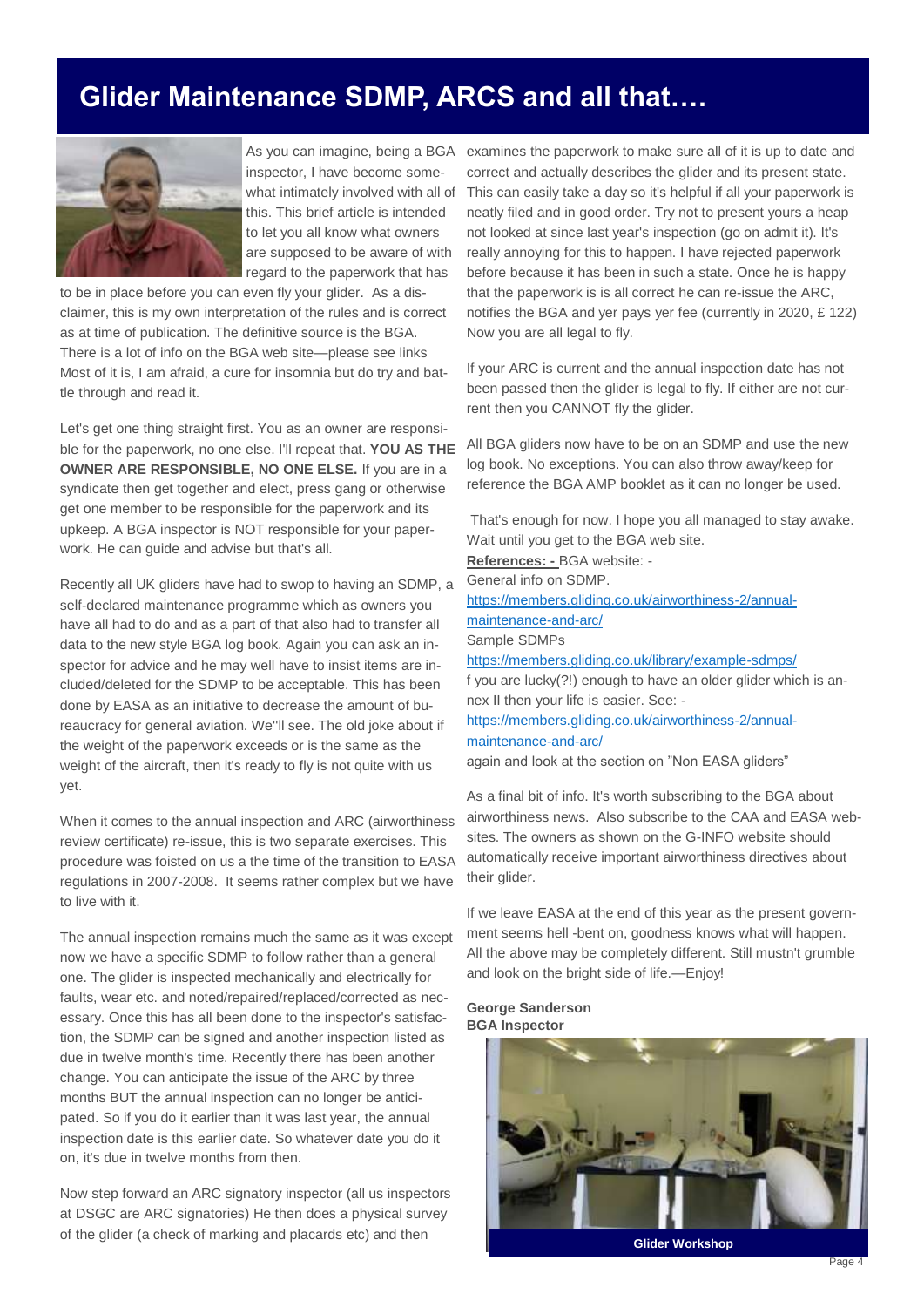# Exeter Airspace ACP



have not heard from Exeter Airport recently,

and certainly since the demise of FlyBe, and potentially more airlines to come. However a quick story of what had happened prior to that.

Exeter & Devon Airport Ltd (EDAL) and their consultants (Osprey) submitted an Airspace Change Proposal (ACP) under the CAP725 consultation process to the CAA through 2017. In May 2018 after some submissions from DSGC and others the CAA decided not to approve this ACP. Relevant documents for this process can be found on the DSGC website - Members Area - Latest News - Exeter ACP.

EDAL did not stop, and in June 2018 they submitted a Statement of Need to CAA for an Intended Change to Notified Airspace. This was just a marker and nothing more happened for some time.

In December 2017 CAA issued a new

consultation process, CAP1616, which would involve EDAL and probably DSGC in a lot more work.

In March 2019 Stage 1 of CAP1616 started. This involved meetings between EDAL, Osprey, CAA, DSGC and many other local airspace stakeholders to discuss what the design principles for the new ACP should be. Questionnaires were issued, responses returned, and all seemed to going well, but nothing further was heard from EDAL. Then on a random search on CAA website, in late November, it was found that EDAL had unilaterally finalised the Proposed Design Principles Report without any further discussion with the stakeholders, against the rules of CAP1616. And on 6 November the CAA stated *"The CAA has completed the Define Gateway Assessment and is satisfied that the change sponsor has met the requirements of the Process up to this point. The CAA approves progress to the next Step"*

BGA and DSGC did not agree that the change sponsor had met the requirements of the process, and both wrote strong letters to EDAL and CAA. Both replied with polite letters saying the deci-

sion has been made and nothing can be changed. Part of EDAL's letter, of 28 February 2020, states "*Since the gateway in October, there has been no further activity on our ACP while we waited for our board of directors to approve the next step. We are going to kick off Stage 2 towards the end of March and will write to all of our stakeholders in due course explaining where we are at and how we would like to engage with you during the design process."* Relevant documents for this process can be found on the DSGC website - Members Area - Latest News - Exeter ACP.

On 5 March 2020, FlyBe called in the Administrators and a couple of weeks later we are deep in CV-19 lockdown, so who knows what the future brings??????

PS. We have just seen on the CAA Airspace portal that on 2nd April 2020, EDAL have changed their timetable, delaying the next stage of consultation by 6 months and delaying any potential implementation for new airspace for 12 months to May 2023.

**Pete Harmer Airspace**

## Membership



Being asked to write a report on club membership at a time

when just about all club activities are suspended wasn't immediately welcome. However, after looking again at our current position, there is some good news: with its stable, even-expanding membership, our Club should be better-placed to weather the Covid19 crisis than many or even most other clubs. Despite oftenatrocious weather since the membership was last reported at the AGM, we've added new members every month, par-

ticularly full-flying. In fact, this gentlyincreasing membership trend has continued for well over a year.

Clearly it will be a while before we can resume the flow of prospective new members from trial lessons and group flying days or evenings. So, now could be a good time for members to think about people they know who would like to try gliding when we resume operations. Therefore, this is a reminder about the member recruitment initiative whereby you can benefit from introducing new members. If you don't know how the scheme works, or what to do, details are in the members' area of the web-site, or you can just ask.

Obviously I don't know when and how we'll resume flying but, when we do, the airfield should be in excellent shape thanks to our fellow members who deserve our thanks for keeping up the essential maintenance work.

So, like me, do take this unexpected opportunity while 'locked down' and in isolation to do all the things that were left undone at home while we've been flying over the past year. Keep in touch via the Google group and social media and start planning for future extensive flying at North Hill, which I hope will get going again very soon.

**Tim Petty Membership**